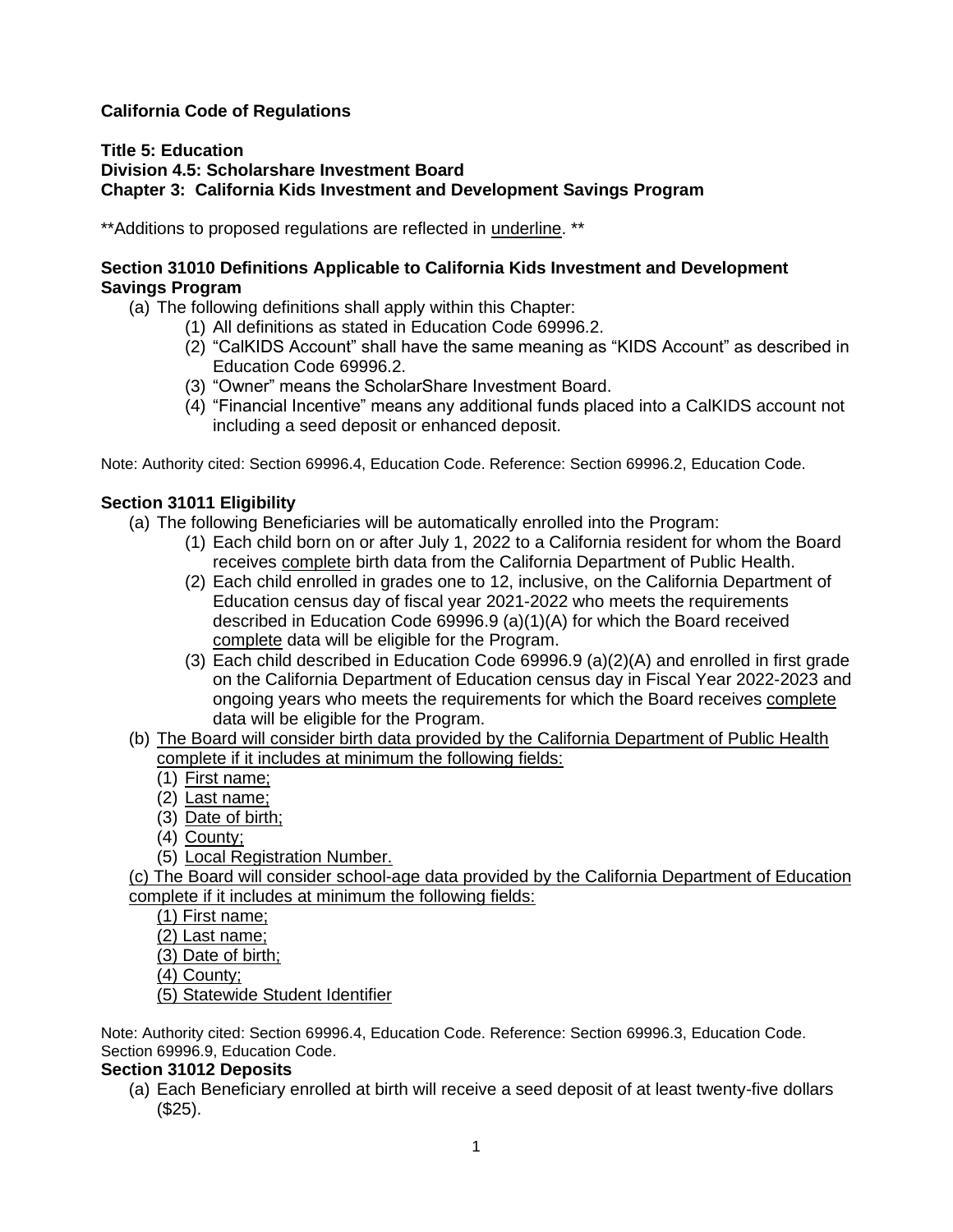- (b) Beginning July 1, 2022, the Board may provide Beneficiaries enrolled at birth financial incentives as specified.
	- (1) A financial incentive of twenty-five dollars (\$25) may be placed into a Beneficiary's account when they or their parent or legal guardian register on the Program's online portal before the Beneficiary reaches the age of 12.
	- (2) A financial incentive of fifty dollars (\$50) may be placed into a Beneficiary's account when their parent or legal guardian opens and contributes to an individual ScholarShare 529 account and linked that account to their KIDS Account through the Program's online portal before the Beneficiary reaches the age of 12.
- (c) Each Beneficiary described in Education Code 69996.9 will receive an enhanced deposit of five hundred dollars (\$500).
- (d) Each Beneficiary described in Education Code 69996.9 who is identified by the California Department of Education as homeless will receive an enhanced deposit of five hundred dollars (\$500).
- (e) Each Beneficiary described in Education Code 69996.9 who is identified by the California Department of Education as a foster youth will receive an enhanced deposit of five hundred dollars (\$500).
- (f) The Executive Director of the Board may establish or modify the structure for financial incentives for the Program based on the following criteria:
	- (1) Participation levels;
	- (2) Available funding;
	- (3) Grants, gifts, appropriations, and other moneys from any unit of federal, state, or local government or any other person, firm, partnership, or corporation for deposit to the fund.

Note: Authority cited: Section 69996.4, Education Code. Reference: Section 69996.3, Education Code. Section 69996.9, Education Code.

### **Section 31013 Notifications**

- (a) Notifications shall be made based on data made available by the California Department of Public Health or the California Department of Education.
- (b) No more than 90 days after receiving the birth data from the California Department of Public Health, the Board will notify parents of each eligible newborn Beneficiary about the Program. The notification may be sent through mail, electronic mail, or text message communication based on the available information provided by the California Department of Public Health. The notification will be available in at least English and Spanish, and include the following information:
	- (1) How the parent may opt out of the Program.
	- (2) The CalKIDS Account opened for the child pursuant to Education Code 69996.3(f).
	- (3) How the parent may establish a ScholarShare 529 account pursuant to Education Code Article 19 (commencing with Section 69980) and additional financial incentives available.
- (c) Subject to available funding and contact information made available by the California Department of Education, the Board will notify eligible school-age Beneficiaries or Participants through a delivery method as determined by the Executive Director of the Board.
- (d) The Executive Director of the Board will use the following criteria to determine available funding:
	- (1) Operational needs and available resources;
	- (2) Participation levels;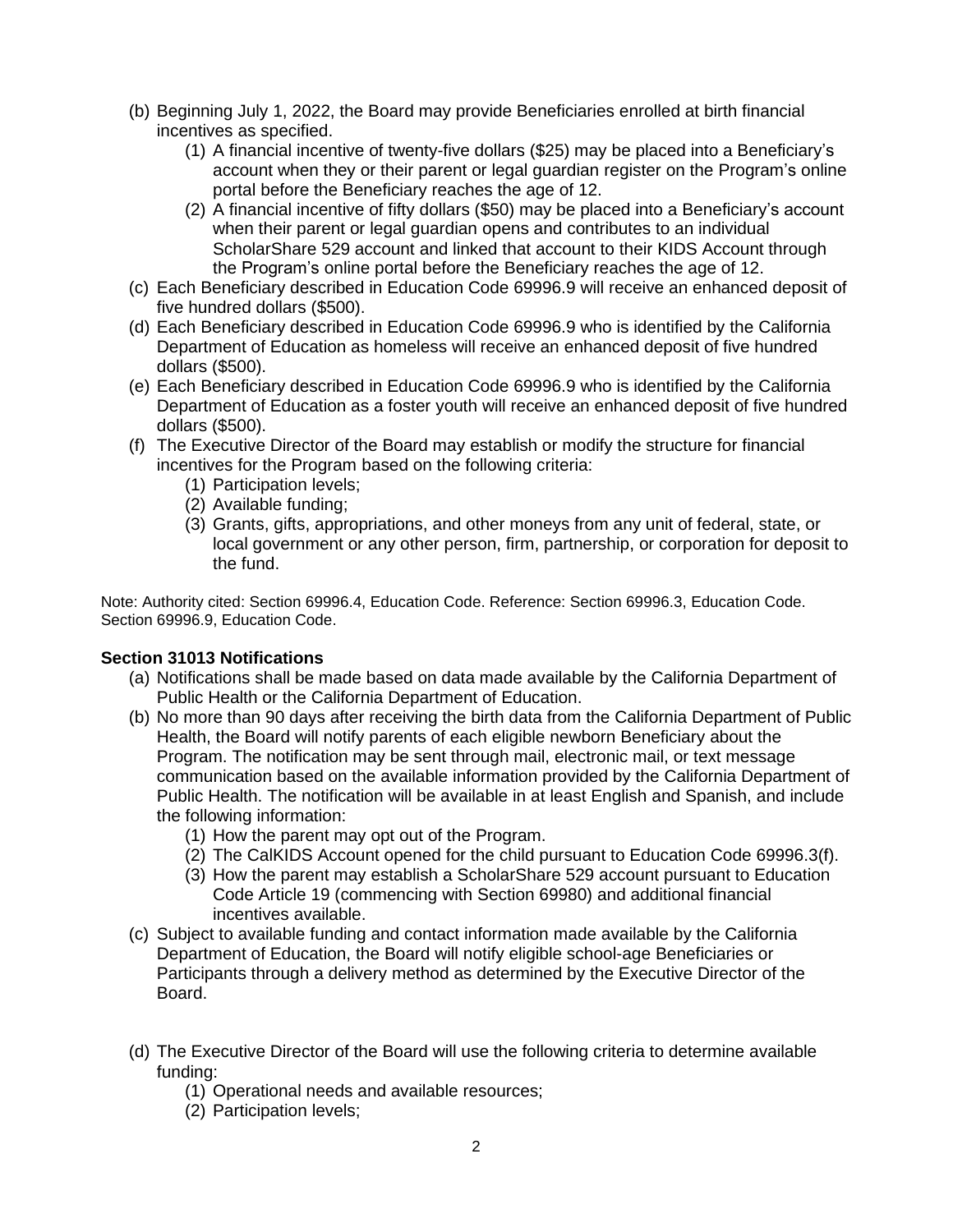(3) Grants, gifts, appropriations, and other moneys from any unit of federal, state, or local government or any other person, firm, partnership, or corporation for deposit to the fund.

Note: Authority cited: Section 69996.4, Education Code. Reference: Section 69996.3, Education Code. Section 69996.9, Education Code.

### **Section 31014 Opt-Out**

- (a) A Participant may opt their Beneficiary out of the Program only by completing the Opt-Out Form available on the Program website at [www.CalKIDS.org](http://www.calkids.org/) by providing the following information:
	- (1) Beneficiary's name;
	- (2) Beneficiary's date of birth;
	- (3) Beneficiary's zip code as registered at birth or as registered on the California Department of Education's official Census Day for the academic year if the Beneficiary is enrolled at school-age;
	- (4) Either the Beneficiary's Local Registration Number as displayed on the Beneficiary's birth certificate if they are enrolled at birth, the Beneficiary's local district identification number or Statewide Student Identifier if the Beneficiary is enrolled at school-age, or the uniquely generated code for that Beneficiary provided by the Board on notifications.
- (b) By choosing to opt-out, the Participant forfeits any claim to a CalKIDS account and any rights conferred to Participants or Beneficiaries.
- (c) Opting-out of CalKIDS shall in no way prohibit a person from opening their own individual ScholarShare 529 account.

Note: Authority cited: Section 69996.4, Education Code. Reference: Section 69996.3, Education Code.

#### **Section 31015 Access CalKIDS Account**

- (a) Participants or Beneficiaries may only register and access their CalKIDS account through the Program's online portal at [www.CalKIDS.org.](http://www.calkids.org/)
- (b) To access a CalKIDS account, Participants or Beneficiaries must have the following information available:
	- (1) Beneficiary's name;
	- (2) Beneficiary's date of birth;
	- (3) Beneficiary's zip code as registered at birth or as registered on the California Department of Education's official Census Day for the academic year if the Beneficiary is enrolled at school-age;
	- (4) Either the Beneficiary's Local Registration Number as displayed on the Beneficiary's birth certificate if they are enrolled at birth, the Beneficiary's local district identification number or Statewide Student Identifier if the Beneficiary is enrolled at school-age, or the uniquely generated code for that Beneficiary provided by the Board on notifications.

Note: Authority cited: Section 69996.4, Education Code. Reference: Section 69996.3, Education Code.

#### **Section 31016 Claims and Withdrawal Process**

- (a) A Beneficiary is eligible to file a withdrawal claim on or after they reach the age of 17.
- (b) Each Beneficiary with a CalKIDS account must file a withdrawal claim by the Beneficiary's 26<sup>th</sup> birthday.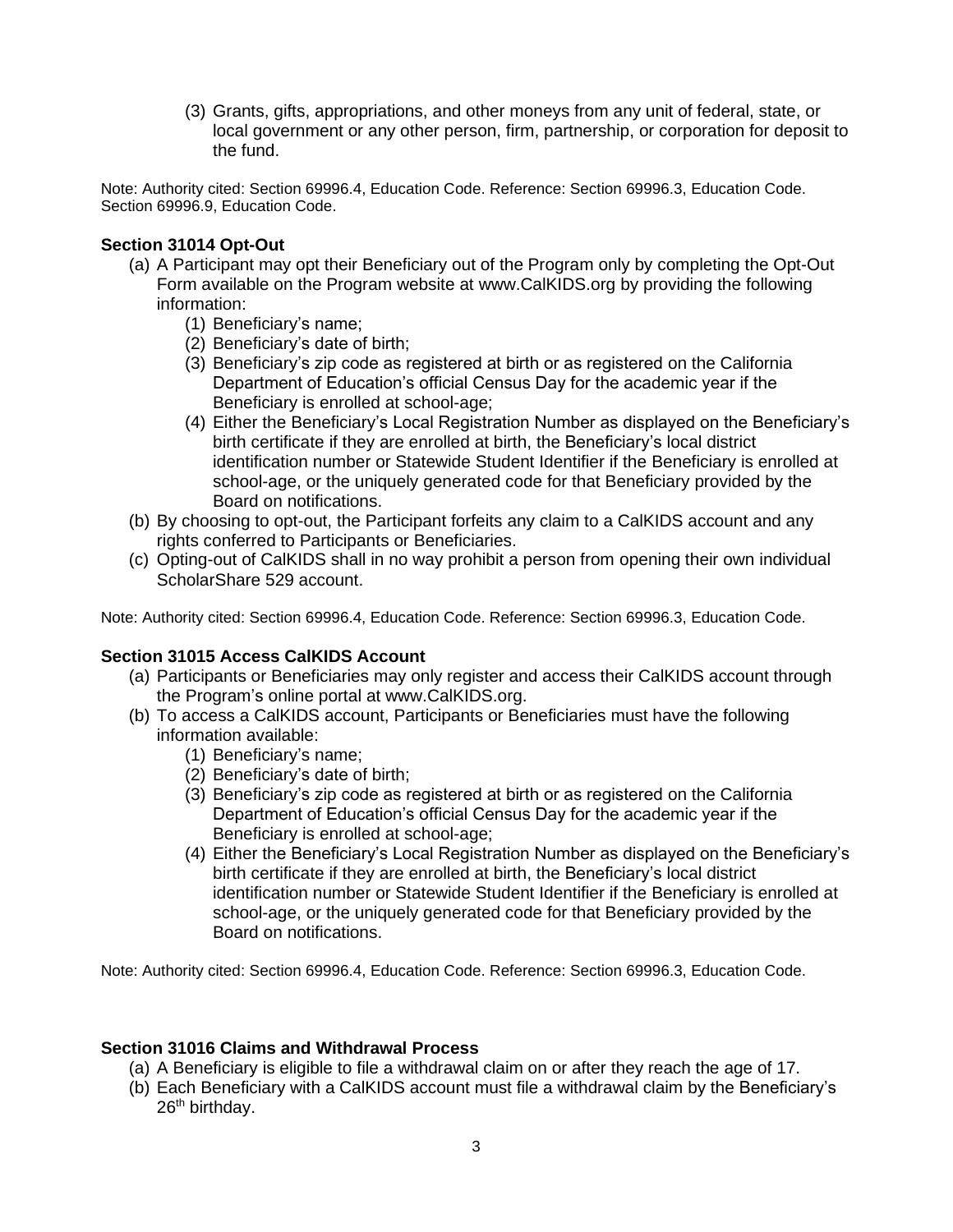- (c) Beneficiaries may file a withdrawal claim from their CalKIDS Account by completing and submitting the withdrawal form available on the Program's online portal, and providing all required information as follows:
	- (1) The Beneficiary's legal name;
	- (2) The Beneficiary's date of birth;
	- (3) The Beneficiary's mailing address;
	- (4) Documentation of enrollment at an institution of higher education;
- (d) Beneficiaries making a withdrawal claim shall self-certify that they have resided in the state of California for at least one year immediately preceding the payment of qualified higher education expenses on the Beneficiary's behalf
- (e) Upon receipt of withdrawal claim and documentation of a Beneficiary's enrollment as a student at an institution of higher education, the Board shall withdrawal an amount, as designated by the Beneficiary, from the Beneficiary's KIDS account and make a payment to the institution of higher education as designated by the Beneficiary for qualified higher education expenses associated with the Beneficiary's attendance at that institution of higher education.

Note: Authority cited: Section 69996.4, Education Code. Section 69996.8, Education Code. Reference: Section 69996.3, Education Code. Section 69996.7, Education Code.

#### **Section 31017 Forfeiture of Account Funds**

- (a) The following disqualifying events, if not disproved, will result in forfeiture by the Beneficiary:
	- (1) The Beneficiary provided false or misleading information in registering or submitting a withdrawal claim for CalKIDS Account funds;
	- (2) The Beneficiary was incorrectly identified as eligible.
- (b) The Board shall provide the Beneficiary with written notice of the disqualifying event which, if not resolved, would result in forfeiture. The written notice shall inform the Beneficiary that they have thirty (30) days from receipt of the notice to resolve the disqualifying event before a final determination of forfeiture is made by the Executive Director of the Board and that funds will not be distributed pending resolution of the disqualifying event. If the Beneficiary receives an unsatisfactory final determination, they may appeal the determination. Such an appeal shall be submitted within thirty (30) days of receipt of the final determination.
- (c) After a final determination of forfeiture has been issued and no appeal has been submitted or the Board has upheld the final determination, the Board shall withdraw the forfeited funds and deposit the funds back into the Program.
- (d) Absent a successful appeal, if a Beneficiary does not use any portion, or all, of the moneys intended for the Beneficiary in a CalKIDS Account for a qualified higher education expense for any reason, including the death or disability of the Beneficiary, before the Beneficiary's 26<sup>th</sup> birthday, all deposits and financial incentives designated for the Beneficiary in a CalKIDS Account and any earnings from those moneys shall be forfeited and deposited back into the Program.

Note: Authority cited: Section 69996.4, Education Code. Reference: Section 69996.3, Education Code.

#### **Section 31018 The Appeals Process**

(a) A Beneficiary may appeal to use the moneys designated for the Beneficiary in a CalKIDS Account after the Beneficiary turns 26 years of age. In the event that a Beneficiary wishes